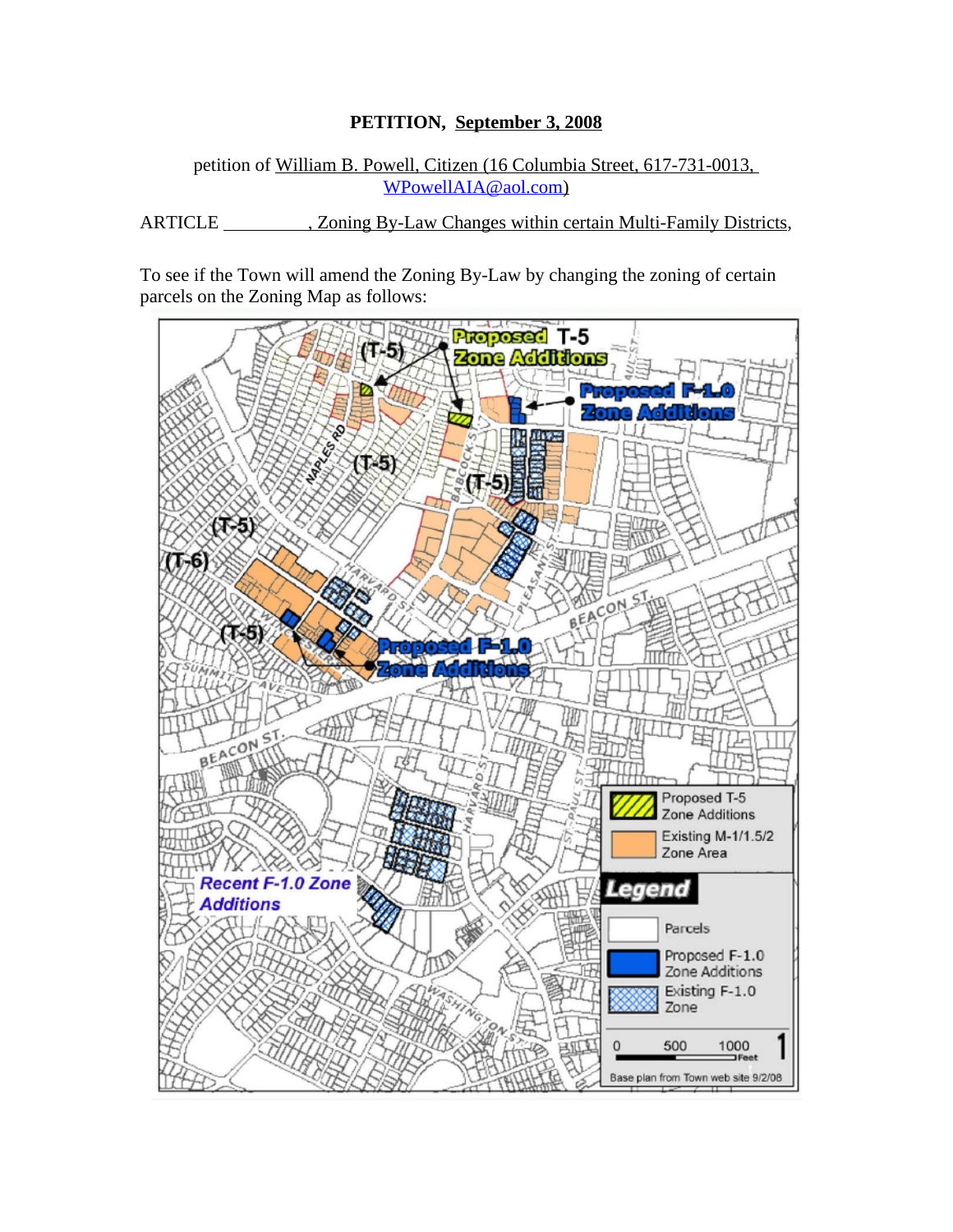| <b>Address*</b>      | <b>Existing</b><br><b>Zoning</b> | <b>Proposed</b><br><b>Zoning</b> |
|----------------------|----------------------------------|----------------------------------|
| 7, 9 Craig PL        | $M - 1.5$                        | $F-1.0$                          |
| 11, 13 Craig Pl      | $M - 1.5$                        | $F-1.0$                          |
| 15 Craig PI          | $M - 1.5$                        | $F-1.0$                          |
| 17 19 Craig Pl       | $M - 1.5$                        | $F-1.0$                          |
| 219 Freeman St       | $M - 1.5$                        | $F-1.0$                          |
| 221, 223 Freeman St  | $M - 1.5$                        | $F-1.0$                          |
| 134 Babcock St       | $M - 1.5$                        | $T-5$                            |
| 106 Naples Rd        | $M - 2.0$                        | $T-5$                            |
| 37, 35 Winchester St | $M - 2.0$                        | $F-1.0$                          |
| 43 Winchester St     | $M - 2.0$                        | $F-1.0$                          |
| 67 Winchester St     | $M - 2.0$                        | $F-1.0$                          |
| 73, 71 Winchester St | $M - 2.0$                        | $F-1.0$                          |

# *\*Parcel Address as listed in Brookline Assessor's Data.*

or act on anything relative thereto.

-----------------------------------------------

## **Petitioners' Explanation**

Zoning districts are established at moments in time when Town Meeting determines that the parcels of property in a particular part of town need regulations created for those parcels that represent their best use, for the foreseeable future. Among other things, those assumptions are based on the economics, demographics and the Comprehensive Plan in force at that time.

The petitioners feel that times have changed once again in parts of North Brookline.

There have been a number of recent changes involving tearing down houses and building taller buildings, radically adding density on originally single-family sites. Often, the visual quality of the newer buildings is jarring next to the much older houses and apartment buildings, which are the remainder of our heritage from the last two centuries.

Lately we have seen a heartening trend in another direction. Houses once likely considered out of fashion and destined to be torn down for an allowed new dense rebuilding have instead, because of the more recent and current high property values, been carefully restored, or renovated into reasonably permanent condominium units.

The petitioners believe that it is in Brookline's best interests to encourage this trend and protect our vulnerable neighborhoods in North Brookline through areas perceived to be most at risk. Down-zoning these parcels will also lessen the possibility of "clear-cutting"